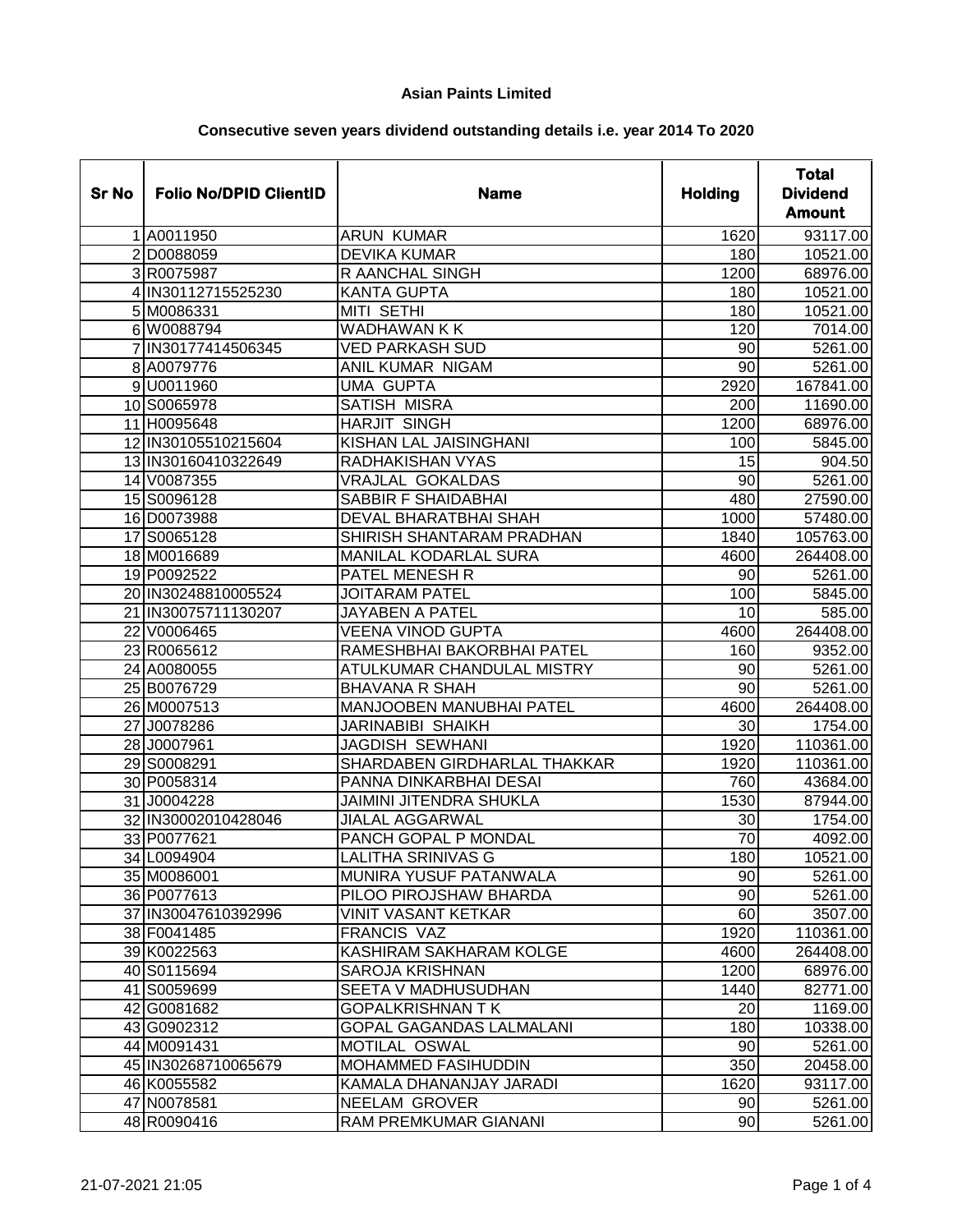| <b>Sr No</b> | <b>Folio No/DPID ClientID</b> | <b>Name</b>                         | <b>Holding</b>  | <b>Total</b><br><b>Dividend</b><br><b>Amount</b> |
|--------------|-------------------------------|-------------------------------------|-----------------|--------------------------------------------------|
|              | 49 B0012680                   | <b>BINOY MAHENDRA SHAH</b>          | 3840            | 220723.00                                        |
|              | 50 N0003466                   | NARAYANSWAMY RAMAMURTHY             | 1570            | 90244.00                                         |
|              | 51 C0085204                   | <b>CHANDRAKANT SHIVRAM HATLE</b>    | 180             | 10521.00                                         |
|              | 52 R0084765                   | <b>RAMA KRISHNAN S</b>              | 50              | 2923.00                                          |
|              | 53 IN30009510809897           | Manish N Shah                       | 60              | 3507.00                                          |
|              | 54 V0032526                   | <b>VASANTBEN TEJANI</b>             | 2200            | 126456.00                                        |
|              | 55 R0003102                   | RAJADHYAKSHA ANAND                  | 1000            | 57480.00                                         |
|              | 56 S0108867                   | SANDIP N VIMADALAL                  | 720             | 41385.00                                         |
|              | 57 S0054232                   | <b>SNEHLATA MRIG</b>                | 1550            | 89094.00                                         |
|              | 58 R0028317                   | RANJANA JOSHI                       | 1530            | 87944.00                                         |
|              | 59 1203000000235304           | <b>TEJALBEN JAGDISH KUMAR BAROT</b> | 8               | 467.40                                           |
|              | 60 R0094747                   | RAMKRISHNA BHONGALE                 | $\overline{90}$ | 5261.00                                          |
|              | 61 B0077881                   | <b>BHANUDAS DEGLURKAR</b>           | 20              | 1169.00                                          |
|              | 62 M0021130                   | MANOHARRAO SHANKARRAO SANT          | 4600            | 264408.00                                        |
|              | 63 C0000219                   | <b>CHANCHAL SINGH GADHOKE</b>       | 1200            | 68976.00                                         |
|              | 64 A0077054                   | ABDULRASOOL MULLA KUTUBALI          | 90              | 5261.00                                          |
|              | 65 1201060100007300           | <b>RAJAN DINKAR KALWIT</b>          | 240             | 14028.00                                         |
|              | 66 A0083850                   | ALI HUSAIN KADAR ALI                | 90              | 5261.00                                          |
|              | 67 M0006641                   | <b>MEENA AMARPURI</b>               | 200             | 11690.00                                         |
|              | 68 IN30155722087631           | <b>K MANI</b>                       | 40              | 2338.00                                          |
|              | 69 P0086463                   | PRAKASH PRANLAL MEHTA               | 40              | 2338.00                                          |
|              | 70 N0078136                   | <b>NAGARAJ K H</b>                  | 90              | 5261.00                                          |
|              | 71 K0007090                   | <b>K A KRISHNAN</b>                 | 720             | 41385.00                                         |
|              | 72 IN30023911642160           | <b>JACOB MATHEW K</b>               | 3               | 69.30                                            |
|              | 73 P0097449                   | PRADEEP KAMATH V                    | 180             | 10521.00                                         |
|              | 74 H0061107                   | <b>H DEVADAS BHAT</b>               | 280             | 16366.00                                         |
|              | 75 G0068836                   | <b>GLADWIN P MICHAEL</b>            | 1440            | 82771.00                                         |
|              | 76 V0077006                   | VISHWANATH BOLOOR                   | 90              | 5261.00                                          |
|              | 77 R0091986                   | RAGHAVENDRA PAIT                    | 90              | 5261.00                                          |
|              | 78 K0063575                   | <b>KR MUTUZAM</b>                   | 1920            | 110361.00                                        |
|              | 79 S0082227                   | <b>SHANMUGAM T</b>                  | 30              | 1754.00                                          |
|              | 80 S0082228                   | <b>SHANMUGAM T</b>                  | 90              | 5261.00                                          |
|              | 81 S0084717                   | SHANMUGAM T                         | 180             | 10521.00                                         |
|              | 82 T0001196                   | SHANMUGAM                           | 140             | 8183.00                                          |
|              | 83 T0003433                   | T SHANMUGAM                         | 2290            | 131629.00                                        |
|              | 84 C0038676                   | CHANDRA SETHURAMAN                  | 2290            | 131629.00                                        |
|              | 85 K0078382                   | KURIAN J K                          | 90              | 5261.00                                          |
|              | 86 R0084455                   | RANGAMANI DEVANATHAN                | 40              | 2338.00                                          |
|              | 87 P0902768                   | PARAJITHA SAMPATLI A                | 180             | 10338.00                                         |
|              | 88 J0059134                   | J CHAKRAVARTY                       | 3840            | 220723.00                                        |
|              | 89 P0084424                   | PRAKASH R AROOR                     | 40              | 2338.00                                          |
|              | 90 S0074067                   | S NAGAPPAN                          | 240             | 14028.00                                         |
|              | 91 IN30163741003314           | <b>AKILAVATHI S</b>                 | 29              | 1696.70                                          |
|              | 92 S0074133                   | S N RAMANATHAN                      | 2400            | 137952.00                                        |
|              | 93 K0000579                   | KANIYUR RAMADURAI SUBRAMANIAN       | 2370            | 136228.00                                        |
|              | 94 1205 670000116180          | SAJEEV KUMAR P.                     | 12              | 702.60                                           |
|              | 95 W0091623                   | WILLIAM VERGHESE C C                | 90              | 5261.00                                          |
|              | 96 V0096704                   | VARKEY CHERIAN                      | 400             | 23380.00                                         |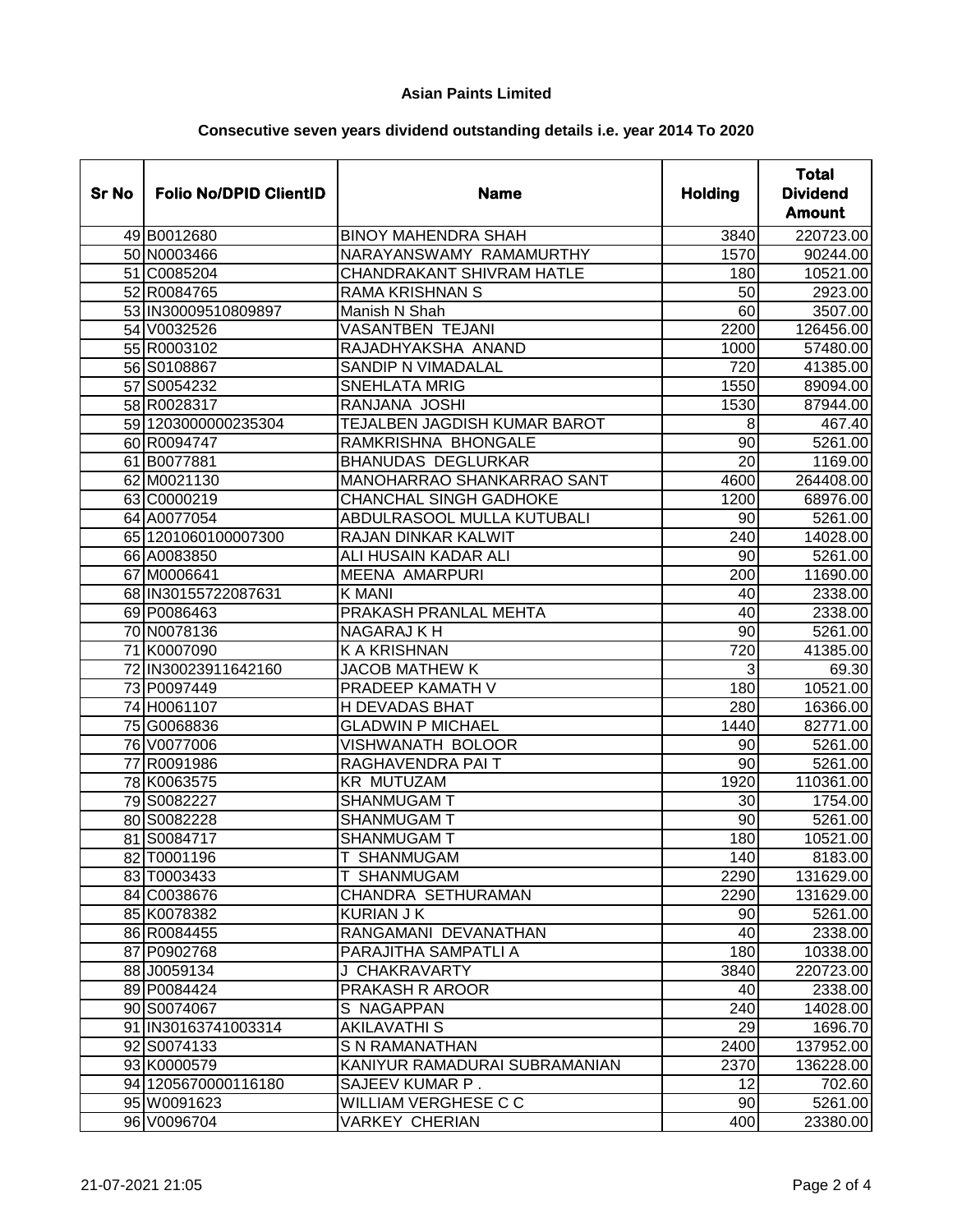| <b>Sr No</b> | <b>Folio No/DPID ClientID</b> | <b>Name</b>                      | <b>Holding</b>  | <b>Total</b><br><b>Dividend</b><br><b>Amount</b> |
|--------------|-------------------------------|----------------------------------|-----------------|--------------------------------------------------|
|              | 97 M0019363                   | <b>MEERA GANESAN</b>             | 2290            | 131629.00                                        |
|              | 98 IN30089610499788           | <b>SHIJU SK</b>                  | 5               | 320.50                                           |
|              | 99 P0056432                   | <b>PUJA RUNGTA</b>               | 110             | 6430.00                                          |
|              | 100 T0073522                  | TARACHAND JAIN                   | 1840            | 105763.00                                        |
|              | 101 A0102552                  | <b>ALOK KUMAR DAS</b>            | 1200            | 68976.00                                         |
|              | 102 B0057852                  | <b>BABULAL SONI</b>              | 150             | 8768.00                                          |
|              | 103 A0093362                  | ARYAVARAT FINANCIAL SERVICES LTD | 500             | 28740.00                                         |
|              | 104 M0073775                  | <b>MANPREET BINDRA</b>           | 40              | 2338.00                                          |
|              | 105 S0073886                  | SAMIRCHANDRA LAHIRI              | 4800            | 275904.00                                        |
|              | 106 IN30012610016068          | <b>HARNAM SINGH</b>              | 3320            | 192845.00                                        |
|              | 107 IN30125028697195          | <b>MANJU RANI MITRA</b>          | 60              | 3507.00                                          |
|              | 108 G0071356                  | <b>GOPAL AGARWAL</b>             | 10              | 585.00                                           |
|              | 109 B0068973                  | <b>BISHNU KUMAR AGARWAL</b>      | 10              | 585.00                                           |
|              | 110 IN30125028264027          | <b>SHAIKH SAMSUL HUDA</b>        | $\overline{26}$ | 1520.80                                          |
|              | 111 S0058122                  | <b>SANJAY KUMAR JAIN</b>         | 1440            | 82771.00                                         |
|              | 112 1204470001685772          | <b>CHANDAN KUMAR</b>             | 3               | 180.90                                           |
|              | 113 1201060001584268          | <b>AJAY PRASAD CHOUDHARY</b>     | $\overline{28}$ | 1653.35                                          |
|              | 114 A0901620                  | ALTAF KARAMPURWALA               | 2400            | 137858.00                                        |
|              | 115 L0902689                  | LALITA PARWAN                    | 40              | 2297.00                                          |
|              | 116 M0901473                  | MABEL D SOUZA                    | 36850           | 2116707.00                                       |
|              | 117 P0902154                  | PRADHUMAN SHANTILAL ZAVERI       | 60              | 3446.00                                          |
|              | 118 T0116271                  | TANUVI GARIMELLA (MINOR)         | 11160           | 641043.00                                        |
|              | 119 N0079835                  | NATVARLAL RANCHHODLAL JAJAL      | 90              | 5265.00                                          |
|              | 120 S0086903                  | <b>SUNANDA MOHLLA</b>            | $\overline{90}$ | 5265.00                                          |
|              | 121 J0011198                  | <b>JASBIR SINGH DHUPIA</b>       | 4600            | 269100.00                                        |
|              | 122 V0085761                  | VALSALA                          | 30              | 1755.00                                          |
|              | 123 M0079140                  | <b>MRIDULA CHATURVEDI</b>        | $\overline{90}$ | 5265.00                                          |
|              | 124 B0075542                  | <b>B BHUSHAN CHITKARA</b>        | 1200            | 70200.00                                         |
|              | 125 S0082605                  | <b>SUMAN CHOPRA</b>              | 20              | 1170.00                                          |
|              | 126 P0021691                  | PANKAJ MEHTA                     | 1530            | 89505.00                                         |
|              | 127 M0085562                  | MAHAVEER CHAND BANDMAL           | 30              | 1755.00                                          |
|              | 128 S0045774                  | <b>SURESH SHARMA</b>             | 480             | 28080.00                                         |
|              | 129 R0106663                  | RAMANLAL RAMABHAI PATEL          | 60              | 3510.00                                          |
|              | 130 P0077983                  | PRAVINA JASWANT PATEL            | 90              | 5265.00                                          |
|              | 131 V0020709                  | VISHNOOPRASAD C PANCHAL          | 730             | 42705.00                                         |
|              | 132 J0082874                  | JAMANABHAI SHANABHAI PATEL       | 90              | 5265.00                                          |
|              | 133 D0045368                  | DEVILABEN DHARMENDRA PATEL       | 3360            | 196560.00                                        |
|              | 134 S0069039                  | <b>SHASHIKANT C PATEL</b>        | 2400            | 140400.00                                        |
|              | 135 T0022146                  | TARABEN BALKRISHNA BALESHARIA    | 1740            | 101790.00                                        |
|              | 136 D0066916                  | DEVAL KESHAVLAL PATEL            | 5870            | 343395.00                                        |
|              | 137 J0078537                  | <b>JAYANT VAIDYA</b>             | 30              | 1755.00                                          |
|              | 138 H0091337                  | <b>HEMANT RABLAL SANGHVI</b>     | 60              | 3510.00                                          |
|              | 139 K0073150                  | KINNARI INVESTMENTS (P) LTD.     | 3000            | 175500.00                                        |
|              | 140 A0108386                  | ATALRAI NIRMALDAS KESHWANI       | 1290            | 75465.00                                         |
|              | 141 J0110191                  | <b>JIGNESHU JAYKANT SHAH</b>     | 2340            | 136890.00                                        |
|              | 142 S0035497                  | <b>SUMITRA GUPTA</b>             | 1140            | 66690.00                                         |
|              | 143 S0078955                  | <b>SURESH SORAP</b>              | 90              | 5265.00                                          |
|              | 144 B0090680                  | <b>BANOO R MUGASETH</b>          | 90              | 5265.00                                          |